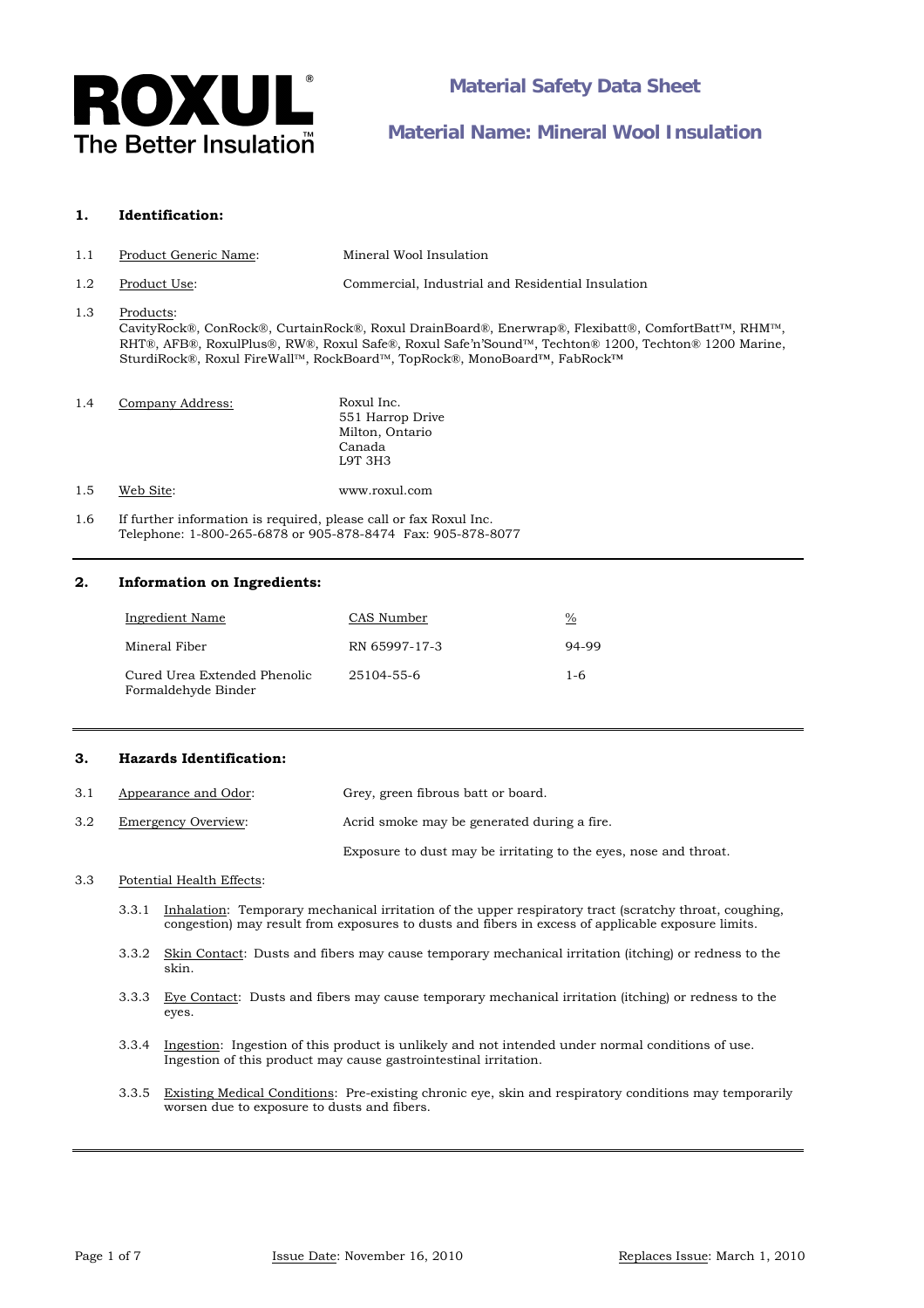

## **4. First-Aid Measures:**

- 4.1 Inhalation: If irritation occurs, remove the affected person to fresh air. Drink water, and blow nose, to clear dusts and fibers from throat and nose. If irritation persists, consult a physician.
- 4.2 Skin: If irritation occurs, do not rub or scratch. Rinse under running water prior to washing with mild soap and water. Use a washcloth to help remove fibers. If irritation persists, consult a physician.
- 4.3 Eyes: If irritation occurs, flush eyes with plenty of water for at least 15 minutes. Do not rub the eyes. Consult a physician if irritation persists.
- 4.4 Ingestion: Ingestion of this product is unlikely and not intended under normal conditions of use. If it does occur, rinse mouth with plenty of water to help remove dust and fibers, and drink plenty of water to help reduce potential gastrointestinal irritation. Do not induce vomiting unless directed to do so by a physician.

#### **5. Fire-Fighting Measures:**

The products are non-combustible and do not pose a fire hazard. However, packaging material may burn.

5.1. Suitable extinguishing media: Water, foam, carbon dioxide or dry powder

| J.I. | Sunable exunguishing incula.                                      | water, ioain, carbon dioxide or dry powder      |
|------|-------------------------------------------------------------------|-------------------------------------------------|
| 5.2  | Extinguishing media which<br>must not be used for safety reasons: | None                                            |
| 5.3  | Combustion products:                                              | Carbon dioxide, carbon monoxide and trace gases |
| 5.4  | Special protective equipment<br>for fire-fighters:                | Observe normal fire fighting procedures         |
| 5.5  | Flash point:<br>None                                              | Flash Point Method Used:<br>Not Applicable      |
|      | Upper Flammable<br>Not Applicable<br>Limit (UFL):                 | Lower Flammable<br>Not Applicable<br>Limit:     |
|      | Autoignition:<br>Not Applicable                                   | Explosive Properties: Not Applicable            |
|      |                                                                   |                                                 |

### **6. Accidental Release Measures:**

- 6.1 Containment Procedures: Pick up large pieces and scoop up dusts and fibers after they have settled out of air. These materials will disperse and settle along the bottom of waterways and ponds. It cannot easily be removed once it is waterborne, but is considered non-hazardous in water.
- 6.2 Cleanup Procedures: Use OSHA-recommended work practices and protective equipment as described in Section 8 of this Material Safety Data Sheet. Avoid generating airborne dusts and fibers during cleanup. Do not use compressed air. Vacuum dusts and fibers. Place material in an appropriate container for disposal as non-hazardous waste.
- 6.3 Response Procedures: Isolate area. Keep unnecessary personnel away. If dry methods or compressed air are used to collect dusts and fibers, all personnel in the area should wear OSHA-approved protective equipment (see Section 8 of this Material Safety Data Sheet).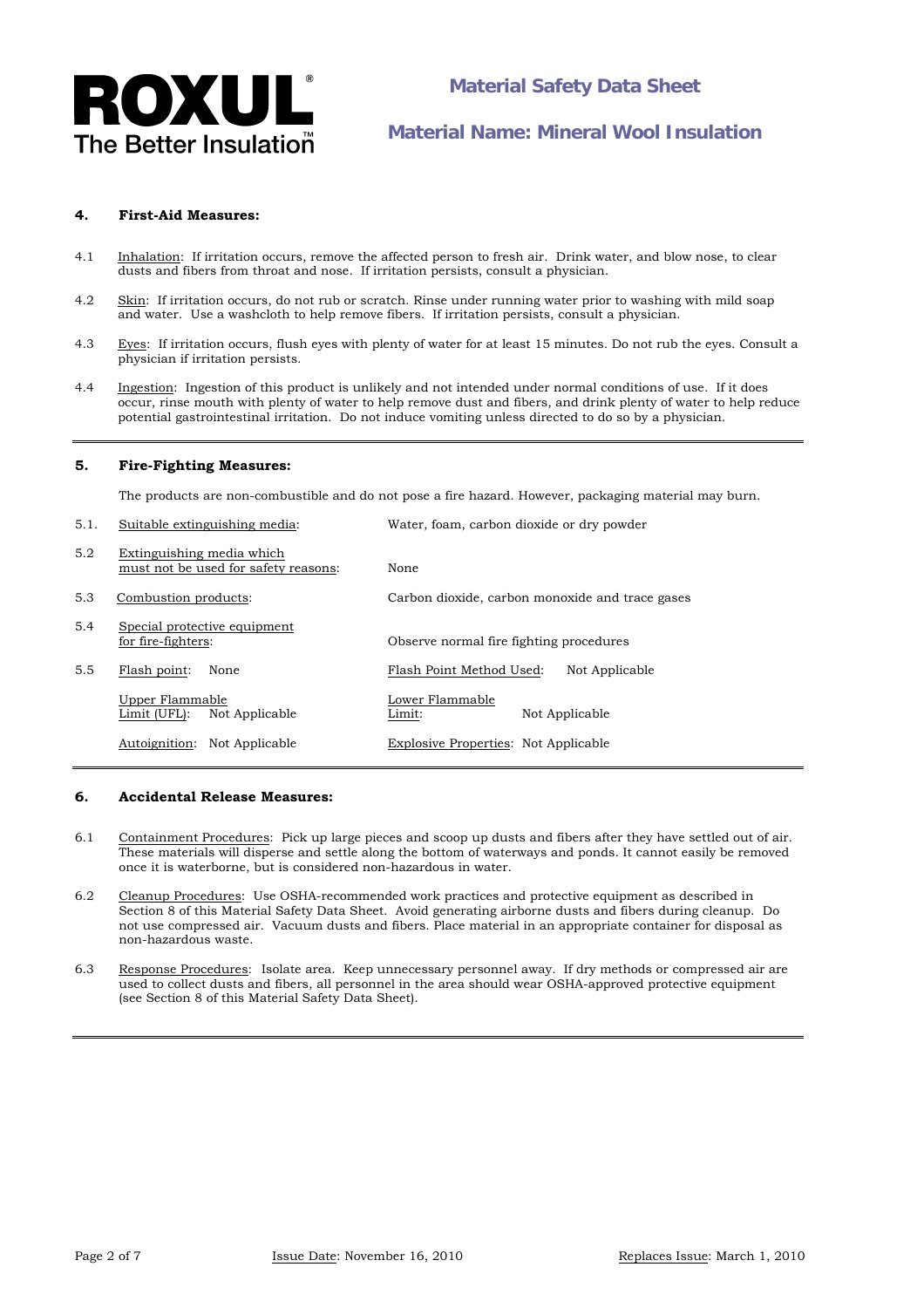

## **7. Handling and Storage:**

#### 7.1 General Precautions:

Utilize OSHA-recommended work practices and protective equipment when using the products (see Section 8 of this Material Safety Data Sheet).

### 7.2 Handling:

- Unpack material at application site to avoid unnecessary handling of product.
- Keep work areas clean. Avoid unnecessary handling of scrap material and debris by placing such materials in suitable containers, which should be kept as close to the work area as possible.
- Ensure good ventilation. Local exhaust ventilation may be required if the method of use produces dust levels which exceed applicable exposure limits (see Section 8 of this Material Safety Data Sheet).
- Avoid excessive eye and skin contact with dusts and fibers.
- Use recommended cleanup procedures to avoid buildup of dusts and fibers in the work area.

### 7.3 Storage:

- Keep material in original packaging until it is to be used.
- Store material to protect against adverse conditions including precipitation.

### **8. Exposure Controls/Personal Protection:**

#### 8.1 Exposure Guidelines:

- 8.1.1 General Product Information: Follow all applicable exposure limits. Local regulations may apply*.* Roxul recommends that users of the products adhere to the OSHA-recommended PEL of 1 f/cc TWA (fibers longer than 5  $\mu$ m with diameters less than 3  $\mu$ m). This recommended PEL, together with recommended work practices and personal protective equipment, were adopted in a Health and Safety Partnership Program (HSPP) agreement in 1999 between OSHA and the North American Insulation Manufacturers Association (NAIMA), of which Roxul is a member. Adherence to the OSHA-recommended PEL, work practices and protective equipment in the HSPP is expected to provide appropriate protection against all inhalation-related health risks that may be associated with exposures to mineral wool fibers (ACGIH 1997; NAIMA 1999; OSHA 1999; National Research Council 2000, IARC 2001), and to minimize eye and skin irritation.
- 8.1.2 Component Exposure Limits:

| Source | Legal or Recommended Exposure Limit                                                                                   | Exposure                                                                                       |
|--------|-----------------------------------------------------------------------------------------------------------------------|------------------------------------------------------------------------------------------------|
| OSHA   | 1 f/cc TWA (recommended)                                                                                              | Synthetic Vitreous Fibers, $> 5 \mu m$<br>length, $\leq 3 \mu m$ diameter                      |
| ACGIH  | $1 f$ /cc TWA (threshold limit value – TLV)                                                                           | Synthetic Vitreous Fibers, $> 5 \mu m$<br>length, $\leq$ 3 $\mu$ m diameter                    |
| OSHA   | $15 \text{ mg/m}^3$ TWA-PEL (total particulate)<br>$5 \text{ mg/m}$ <sup>3</sup> TWA-PEL (respirable particulate)     | Inert dust and particulates not<br>otherwise regulated                                         |
| ACGIH  | $10 \text{ mg/m}$ <sup>3</sup> TWA-TLV (inhalable particulate)<br>$3 \text{ mg/m}^3$ TWA-TLV (respirable particulate) | Particulates not otherwise<br>classified, containing no asbestos<br>and <1% crystalline silica |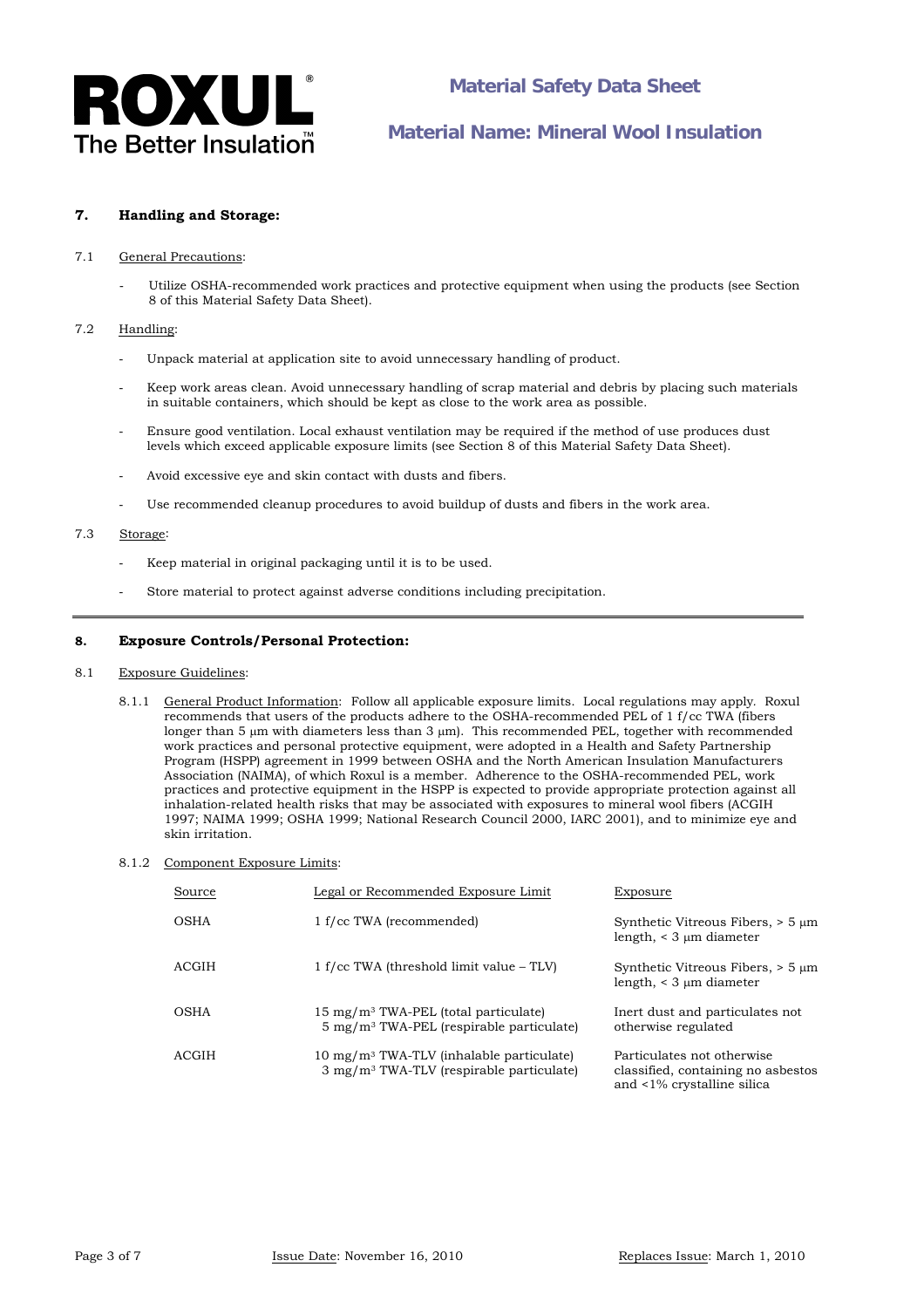

- 8.2 Equipment and Work Practices: Follow OSHA-recommended equipment and work practices. A complete copy of these practices can be obtained from Roxul Inc. (see Section 1 of this Material Safety Data Sheet), and is available on the OSHA website (http://www.osha.gov/SLTC/syntheticmineralfibers).
	- 8.2.1 Follow OSHA-recommended safe handling practices listed in Section 7.2 above.
	- 8.2.2 Where feasible, general dilution ventilation or local exhaust ventilation should be used as necessary to maintain exposures below applicable exposure limits. Dust collection systems should be used in cutting or machining operations and may be needed when using power tools.
	- 8.2.3 Follow OSHA-recommended work practices when fabricating, installing or removing product.

### 8.3 Personal Protective Equipment:

- 8.3.1 Respiratory:
- 8.3.1.1 General:

 In poorly ventilated areas when dusty conditions exist and/or dust levels exceed applicable exposure limits, wear a NIOSH certified dust respirator with an efficiency rating of N95 or higher. Use disposable face masks complying with NIOSH respirator standards, such as a 3M Model 8210 (or 8710) (3M Model 9900 in high humidity environments) or equivalent. For exposures up to five times the established exposure limits use a quarter-mask respirator, rated N95 or higher; and for exposures up to ten times the established exposure limits use a half-mask respirator (e.g. MSA's DM-11, Racal's Delta N95, 3M's 8210), rated N95 or higher. For exposures up to 50 times the established exposure limits use a full-face respirator, rated N99 or higher.

#### 8.3.1.2 Specific Operations:

 In poorly ventilated areas when dusty conditions exist and/or dust levels exceed applicable exposure limits, wear a NIOSH certified dust respirator with an efficiency rating of N95 or higher, such as a 3M Model 8210 (or 8710) (3M Model 9900 in high humidity environments) or equivalent, when fabricating, installing or removing product.

### 8.3.2 Skin:

Wear loose fitting, long sleeved and long-legged clothing to prevent irritation. A head cover is also recommended, especially when working with material overhead. The use of suitable gloves is also recommended. Skin irritation cannot occur if there is no contact with the skin. Do not tape sleeves or pants at wrists or ankles. Remove fibers from the work clothes, before leaving work to reduce potential skin irritation. If working in a very dusty environment it is advisable to shower and change clothes

#### 8.3.3 Eyes/Face:

Wear safety goggles or safety glasses with side shields.

#### **9. Physical and Chemical Properties:**

| 9.1                     | Appearance:              | Grey, green fibrous batt or board |
|-------------------------|--------------------------|-----------------------------------|
| 9.2                     | State:                   | Solid                             |
| 9.3                     | Odor:                    | May have slight resin odour       |
| 9.4                     | Boiling point::          | n.a.                              |
| 9.5                     | Melting point:           | Approximately 2150 °F (1177 °C)   |
| 9.6                     | Vapour pressure:         | n.a.                              |
| 9.7                     | Vapour Density:          | n.a.                              |
| 9.8                     | Specific Gravity:        | n.a.                              |
| 9.9                     | <b>Evaporation Rate:</b> | n.a.                              |
| 9.10                    | Freezing Point:          | n.a.                              |
| 9.11                    | Viscosity:               | n.a.                              |
| 9.12                    | Solubility:              | Insoluble $(H_2O)$                |
| 9.13                    | Partition coefficient:   | n.a.                              |
|                         |                          |                                   |
| $n.a. = not applicable$ |                          |                                   |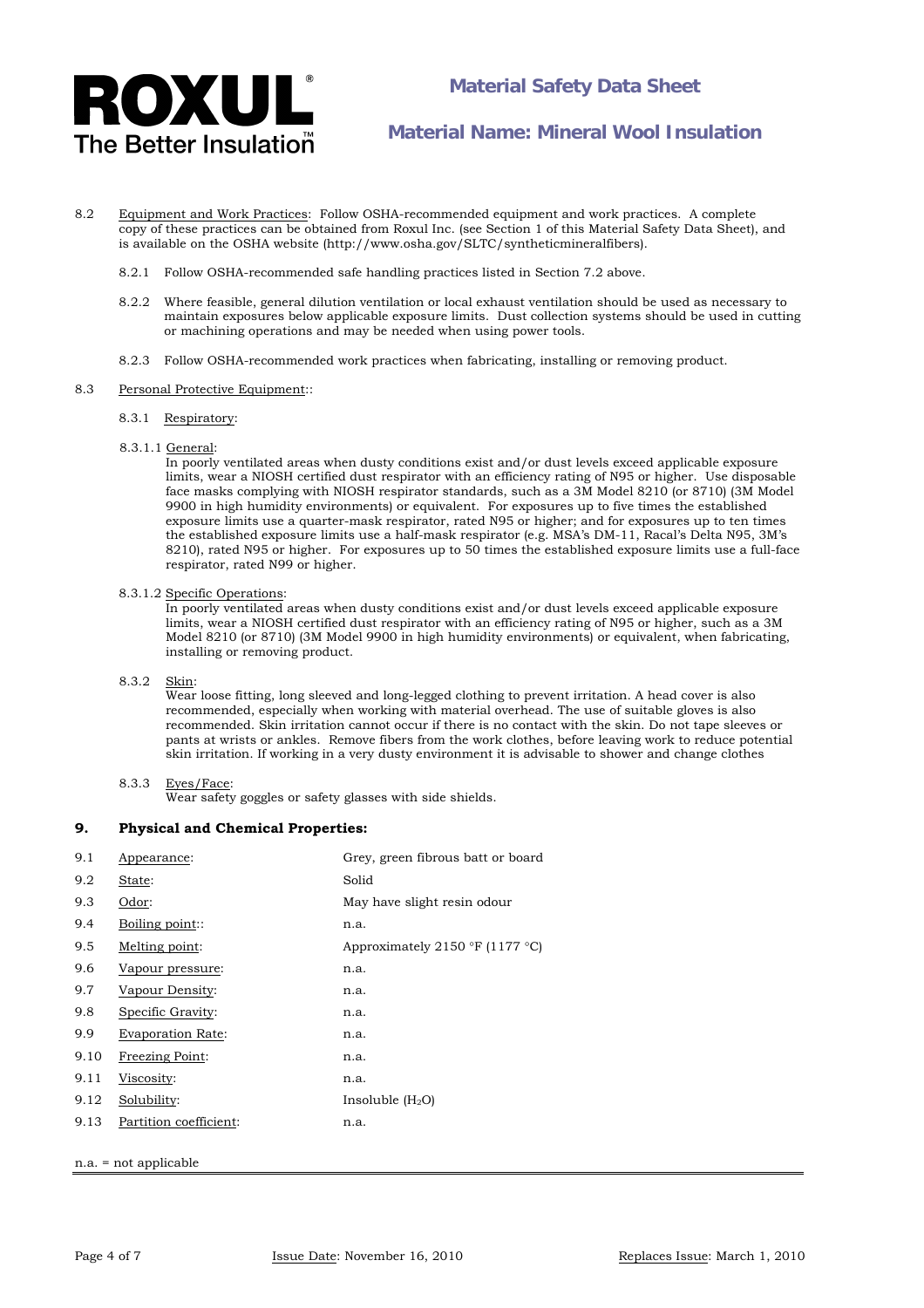

## **10. Stability and Reactivity:**

- 10.1 Stability: Stable
- 10.2 Reactivity: Not reactive

10.3 Thermal decomposition products:

 Primary combustion products of the cured urea extended phenolic formaldehyde binder, when heated above 390 F (200 C), are carbon monoxide, carbon dioxide, ammonia, water and trace amounts of formaldehyde. Other undetermined compounds could be released in trace quantities. Emission usually only occurs during the first heating. The released gases may be irritating to the eyes, nose and throat during initial heat-up. Use appropriate respirators (air supplied) particularly in tightly confined or poorly ventilated areas during initial heat-up.

10.4 Hazardous Polymerization: Will not occur

## 10.5 Incompatible Materials: This product reacts with hydrofluoric acid.

### **11. Toxicological Information:**

11.1 Acute Toxicity:

Coarse fibers and dust from mineral wool products can cause temporary mechanical irritation (itching, redness) of the skin, and of the mucous membranes in the eyes and in the upper respiratory tract (nose and throat). The itching and possible inflammation are a mechanical reaction to dust and coarse fibers (of more than about 5 µm in diameter), and are not damaging in the way chemical irritants may be. They generally abate within a short time after the end of exposure. When products are handled continually, the skin itching generally diminishes.

- 11.2 Chronic Toxicity:
	- 11.2.1 Summary: In October 2001, IARC completed a re-evaluation of respirable mineral wool fibers and classified them in Group 3 (not classifiable as to their carcinogenicity to humans). A summary of the most important scientific studies appears below:
	- 11.2.2 Human Data:
	- 11.2.2.1 The possible carcinogenic effects of exposure to mineral wool fibers has been evaluated in a number of epidemiological (human) studies. Most of this research, including large long-tem studies of mineral wool production workers in the U.S. and Europe, has been sponsored or supported by the North American and International thermal insulation industries, including Roxul Inc. Published reports of the early results of these studies identified significantly elevated rates of respiratory cancer in several subcohorts of the worker populations under evaluation (e.g., Simonato et al. 1987; Enterline et al. 1987). However, the studies had several methodological limitations, including failure to control for confounding exposures to other possible causes of the elevated cancer risk, including tobacco use and occupational exposures to recognized carcinogens such as asbestos. For these reasons, the authors of these reports did not interpret the results as establishing an association between exposure to mineral wool fibers and an increased risk of cancer. Several of these earlier reports formed part of the basis for IARC's previous classification of mineral wool fibers in Group 2B (possibly carcinogenic to humans) (IARC 1987).
	- 11.2.2.2 Follow-up studies, including case-control studies designed to exclude the contribution of confounding exposures to the cancer experience of the study populations, found no evidence that mineral wool fibers are associated with an increased cancer risk (Marsh et al. 1996; Wong, et al. 1991; Kjaerheim et al. 2001). In announcing the new Group 3 classification for mineral wool fibers, IARC stated: "Epidemiologic studies published during the 15 years since the previous IARC Monographs review of these fibers in 1988 provide no evidence of increased risks of lung cancer or of mesothelioma (cancer of the lining of the body cavities) from occupational exposures during manufacture of these materials" (IARC 2001).
	- 11.2.3 Animal Data:
	- 11.2.3.1 Several studies of intraperitoneal injection of high doses of mineral wool fibers have produced significant increases in the incidence of mesothelioma (IARC 2002). The intraperitoneal injection studies formed part of the basis for IARC's previous (IARC 1987) Group 2B classification for mineral wool fibers. Leading scientists agree that intraperitoneal injection studies (i.e., surgical implantation or injection into the chest or abdomen) are the least relevant type of animal study for evaluating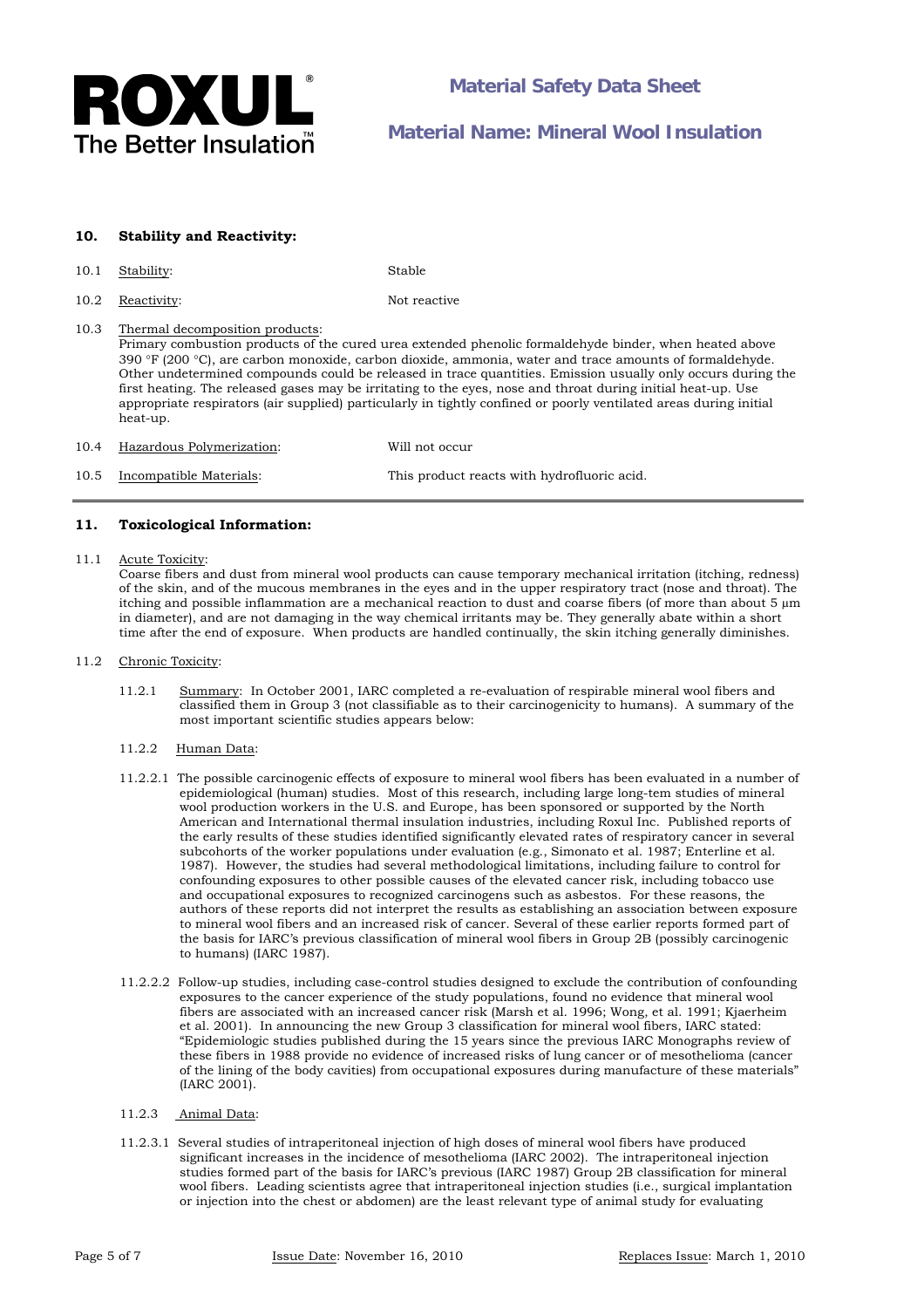

**Material Safety Data Sheet** 

**Material Name: Mineral Wool Insulation**

potential human risk for fiber exposures, because such studies bypass the animals' natural defense mechanisms and involve a type and pattern of exposure (implantation of a high dose early in life) that does not mimic human patterns of exposure (inhalation of much lower doses over a lifetime) (National Research Council 2000).

- 11.2.3.2 A well-designed long-term inhalation study in rats exposed to mineral wool fibers found no significant increase in lung tumor incidence, and no mesotheliomas (IARC 2002). Likewise, in two intratracheal instillation studies of mineral wool fibers, no significant increase in the incidence of lung tumors or mesotheliomas was found (IARC 2002). Inhalation studies are regarded as the most relevant type of animal data for evaluating potential human risk, and intratracheal instillation studies, while less relevant, are considered valuable for the initial screening of fibrous compounds (National Research Council 2000). Thus, evaluating all the available animal studies in conjunction with the human data, IARC's most recent review finds "inadequate evidence overall for any cancer risk" from mineral wool fibers (IARC 2001).
- 11.3 Evaluations of Potential Carcinogenicity:

| <b>Source</b> | Classification | Description                                                  |
|---------------|----------------|--------------------------------------------------------------|
| IARC          | Group 3        | Not Classifiable as a Human Carcinogen                       |
| ACGIH         | Group A3       | Confirmed Animal Carcinogen with Unknown Relevance to Humans |

#### **12. Ecological Information:**

- 12.1 Ecotoxicity: No data available for the products. The products are stable, are not expected to cause harm to animals, plants or fish, and have no other known adverse environmental effects.
- 12.2 Environmental Fate: No data available for the products.

#### **13. Disposal Considerations:**

13.1 US EPA Waste Number & Descriptions:

13.1.1 General Product Information: The products, as supplied, are not expected to be a characteristic hazardous waste under RCRA if discarded.

13.1.2 EPA Waste Numbers: No EPA Waste Numbers are applicable for this product's components.

13.2 Disposal Instructions: Product is not considered a hazardous waste. Dispose of waste material according to Federal, State, Provincial, and Local environmental regulations.

#### **14. Transport Information:**

- 14.1 General: No special precautions.
- 14.2 US DOT Information: This product is not classified as a hazardous material for transport.

## **15. Regulatory Information:**

#### 15.1 U.S. Regulations:

 15.1.1 Toxic Substances Control Act (TSCA): All components in this product are listed, as required, on the US EPA TSCA inventory, or are not required to be listed

15.1.2 CERCLA: Includes mineral fiber emissions from facilities manufacturing or processing glass rock or slag fibers (or other mineral derived fibers) of average diameter 1 micrometer or less; Statutory RQ = 1 pound (.454 kg); no final RQ is being assigned to the generic or broad class (related to Fine mineral fibers).